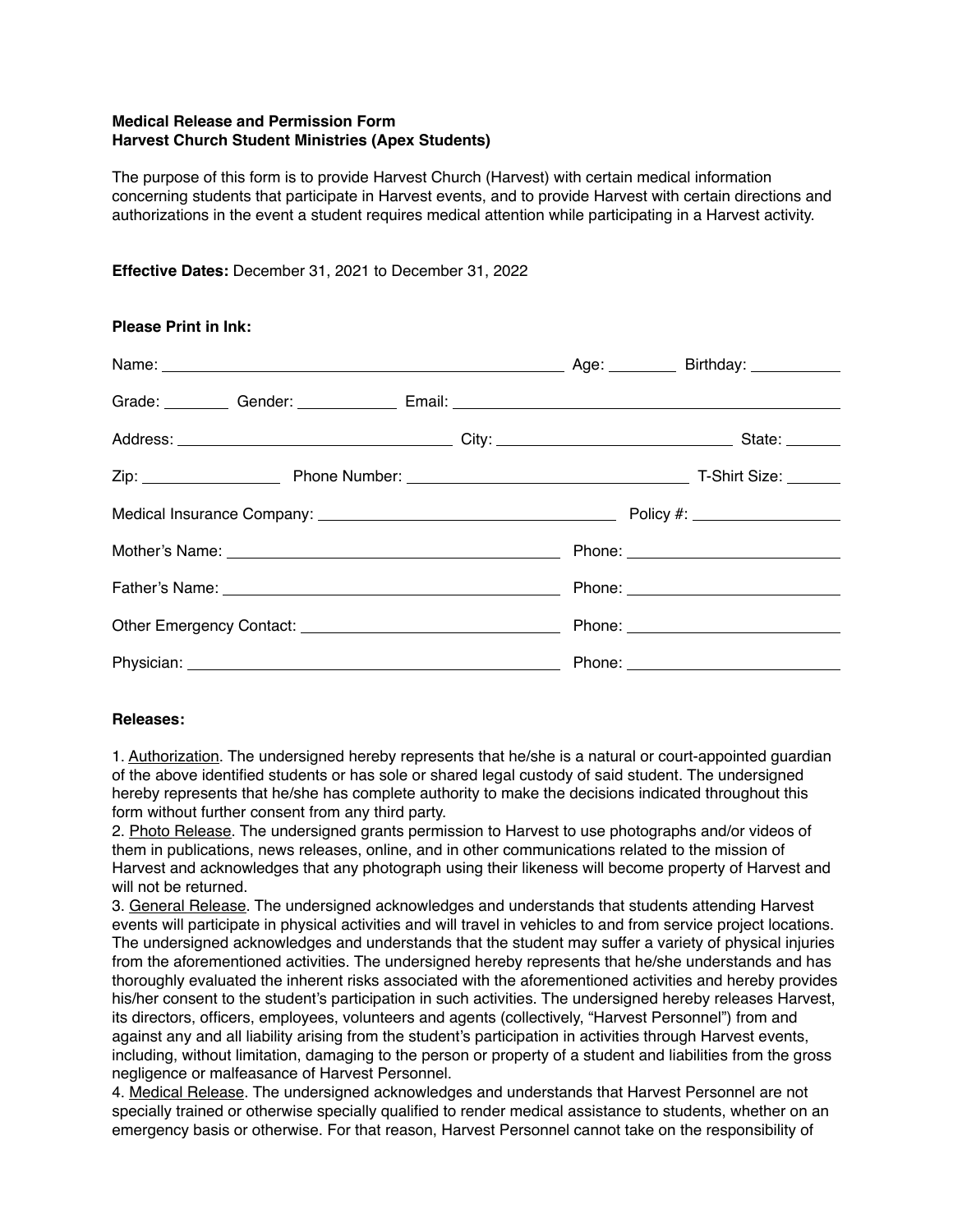providing medical service to students, including by ensuring that students take prescribed medications in prescribed dosages. The taking of prescribed medications is solely the responsibility of the student and ensuring the student does so is solely the responsibility of the undersigned. Notwithstanding the foregoing, Harvest Personnel care about the well-being of students and desire to assist students in handling unexpected medical situations that may arise during Harvest events. The following information provided by the undersigned will assist Harvest Personnel in attempting to render reasonable medical care to students should the need arise, or to direct a student to appropriate medical personnel. The undersigned hereby releases Harvest Personnel from and against any and all liability arising from Harvest Personnel's provision or failure to provide medical care to student before, during, and after Harvest events, including, without limitation, liability arising from the gross negligence or malfeasance of Harvest Personnel.

### **Medical History:**

If necessary, describe in detail the nature and severity of any physical and/or psychological ailment, Illness, propensity, weakness, limitation, handicap, disability, or condition to which your child is subject and of which the staff should be aware, and what, if any action of protection is required on account of thereof. Submit this notification in writing and attach it to this form. Include names of medications and dosages that must be taken.

## **Check the following areas of concern for this student:** If necessary, add another page with details:

1. Please list all medications be taken by your child, the reason, and how often and how much must be taken:

|                                                                                                                                                             | 2. For your child's safety and our knowledge, is your student a:         |                                                       |  |                                                                                                           |  |
|-------------------------------------------------------------------------------------------------------------------------------------------------------------|--------------------------------------------------------------------------|-------------------------------------------------------|--|-----------------------------------------------------------------------------------------------------------|--|
|                                                                                                                                                             | $\Box$ good swimmer $\Box$ fair swimmer $\Box$ non-swimmer               |                                                       |  |                                                                                                           |  |
| 3. Does your child have allergies to:                                                                                                                       | $\Box$ pollens $\Box$ medications                                        | $\Box$ food $\Box$ insect bites                       |  |                                                                                                           |  |
| $\Box$ asthma                                                                                                                                               | $\Box$ frequently upset stomach $\Box$ physical handicap $\Box$ diabetes | $\Box$ epilepsy/seizure disorder $\Box$ heart trouble |  | 4. Does your child suffer from, or has ever experienced, or is being treated currently for the following: |  |
|                                                                                                                                                             |                                                                          |                                                       |  |                                                                                                           |  |
| 6. Does your child wear: $\Box$ glasses $\Box$ contact lenses                                                                                               |                                                                          |                                                       |  |                                                                                                           |  |
| 7. Is your child permitted to take the following as administered by an event nurse or leader:<br>□ Advil/Ibuprofen □ Tylenol/Acetaminophen □ Aleve/Naproxen |                                                                          |                                                       |  |                                                                                                           |  |
|                                                                                                                                                             | □ Tums/Pepto Bismol □ Dayquil/Nyquil    □ Bug Spray       □ Sunscreen    |                                                       |  |                                                                                                           |  |
| 8. Please list and explain any major illnesses the child experience during the last year:                                                                   |                                                                          |                                                       |  |                                                                                                           |  |
| <b>Additional Comments:</b>                                                                                                                                 |                                                                          |                                                       |  |                                                                                                           |  |

Should this child's activities be restricted for any reason? Please explain: